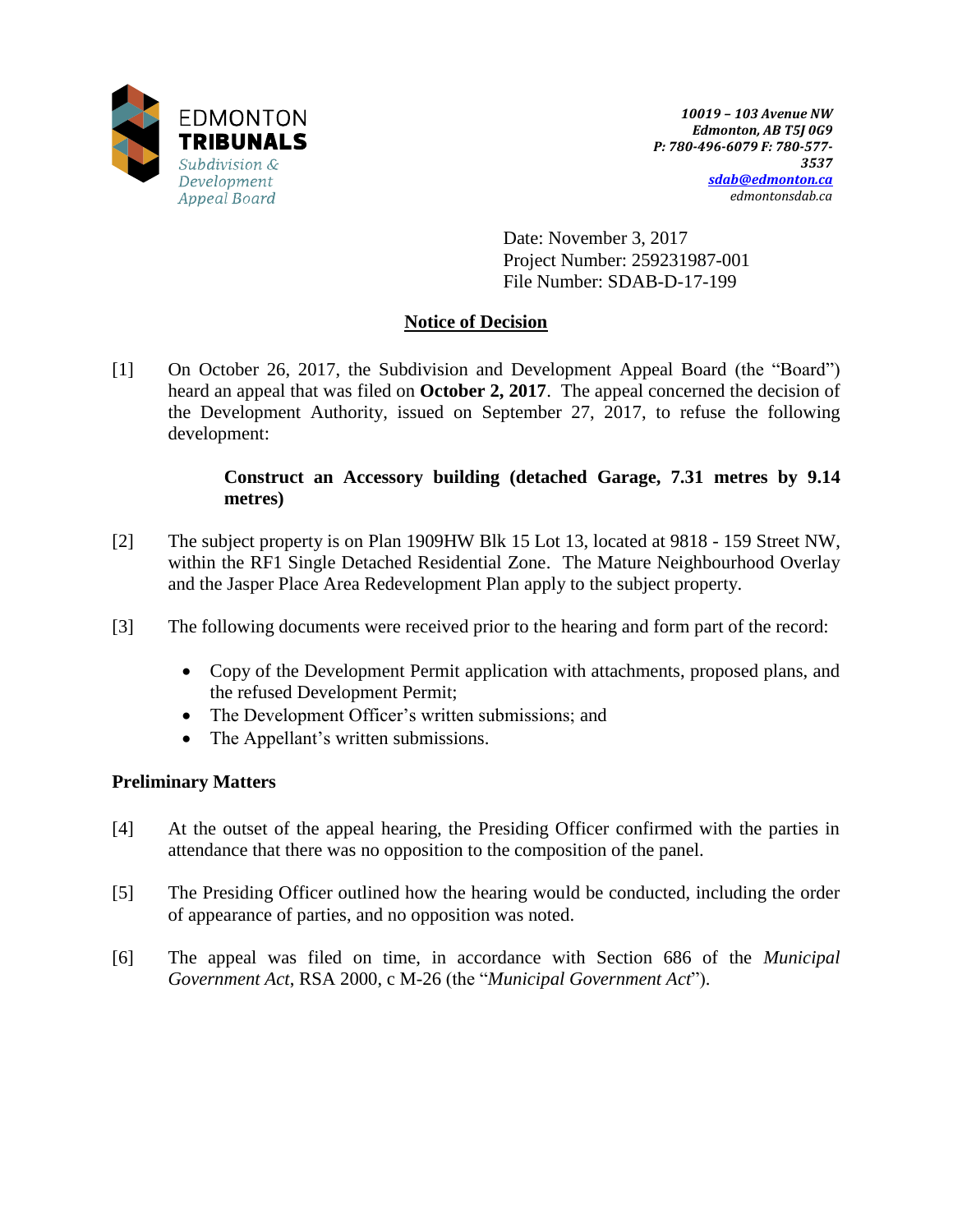#### **Summary of Hearing**

- *i) Position of the Appellant, Ms. Deane*
- [7] Ms. Deane does not own the property. Her client is the owner.
- [8] Her client previously made an application for a larger garage which was appealed to the Board in 2016 and refused.
- [9] The size of the proposed detached garage was reduced from the previous application and the direction of the door was changed.
- [10] There is a large family living in the house, which includes the property owner, his wife, his parents, and two adult children with spouses. All of the residents drive and have vehicles. There are people living in the Secondary Suite.
- [11] She referred to photographs in her submission showing vehicles that are parked in front of the house on the street. There is a school in the neighbourhood adding congestion to the area with vehicles coming in and out of the neighbourhood.
- [12] She referred to a photograph in her submission of a property one block south from the subject Site that has a front attached garage and a detached garage in the rear of the property. Her client would like to construct a detached garage similar to this property.
- [13] She completed a community consultation and received support from several neighbours and the local community league. She did not receive any opposition to the proposed development.
- [14] She stated that the detached garage will be used for parking. This area is known for vandalism and parking the vehicles in the garage will provide for security.
- [15] In response to questions by the Board, she acknowledged that the previous application showed the house had a Site Coverage of 37 percent. However, she stated that the Site Coverage of the existing house is 34 percent.
- [16] She reviewed the Development Permit application with the Development Officer and was of the understanding that the Site Coverage with the proposed garage would be 44 percent with a required variance of 4 percent, not 7 percent.
- [17] She believes the width of the proposed garage was reduced approximately two feet since the last application.
- [18] The tenants might use the garage to store tools used for personal use.
- [19] She told the property owner that the City's main concern will be regarding parking.
- [20] She believes that two vehicles could park in the detached garage.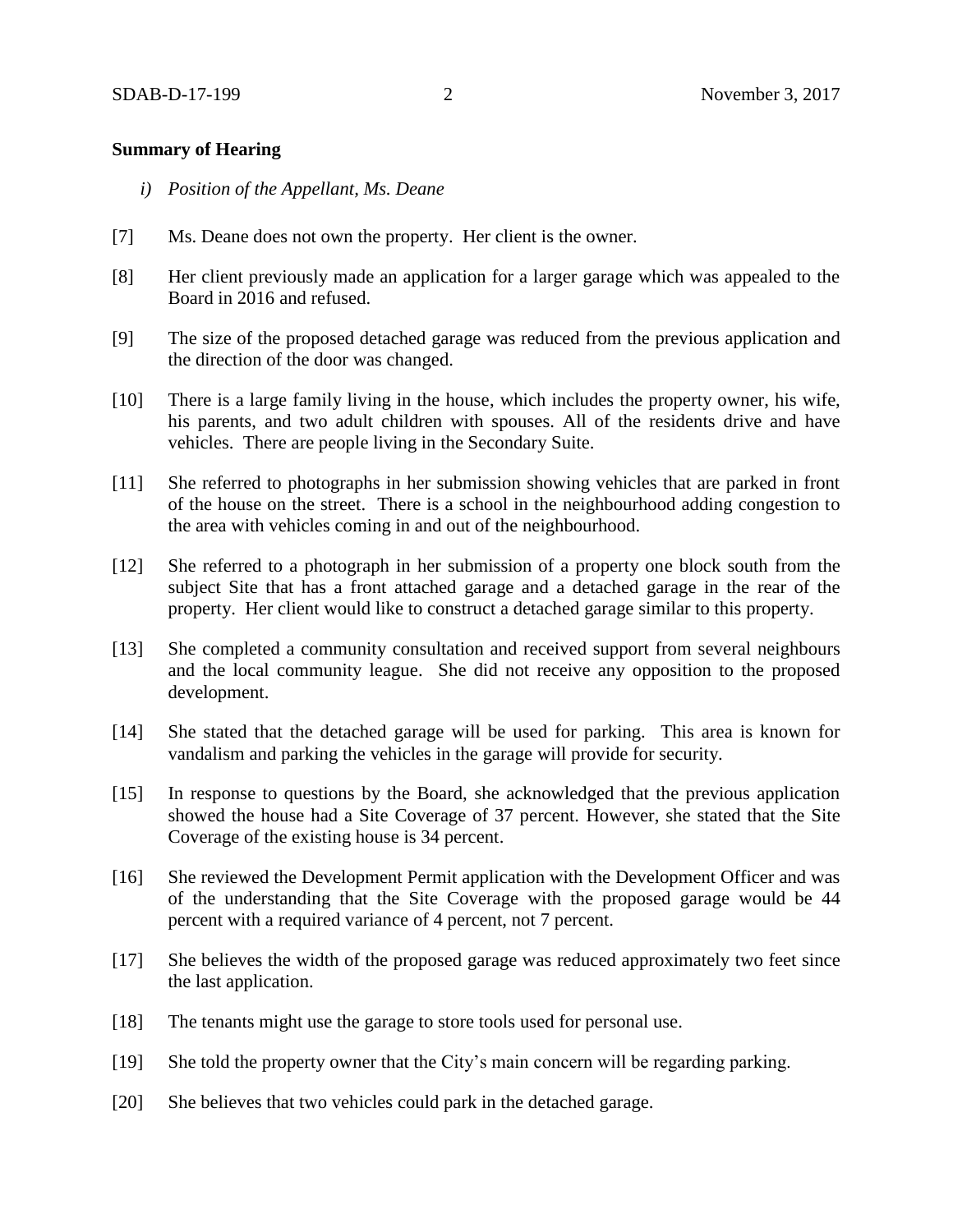- [21] The property owners and his family will use the proposed garage and the tenants will use the attached garage.
- [22] She confirmed that there are six adults living on the main floor of the house but she could not confirm how many people live in the basement suite but there are two bedrooms in the basement suite.
- [23] She confirmed that two vehicles can park on the front driveway.
- [24] She confirmed that the neighbour to the north of the subject Site does not have any concerns with the proposed development but did not get a signature from them in support of the proposed development. She did not receive any opposition from neighbouring property owners.
- [25] She reiterated that there is a large family living on the main floor and all drive vehicles. In her opinion, the neighbours will appreciate them parking in the garage rather than on the street.
- [26] There are several vehicles associated with the house so the family would like a second garage to accommodate their family and the tenants.
- [27] The previously approved addition to the house was to accommodate additional family members and the rental suite in the basement.
- [28] There are no children living at the subject Site so they do not need a large amenity space.
- [29] She could not confirm how many families live at the subject Site, however, they are related.
- [30] She was asked questions about a photo showing three doors at the rear of the house, all several feet above grade with only the middle one having stairs leading to it. She advised that one of the doors on the rear of the dwelling is to access the kitchen and one is to access a bedroom. She could not confirm if a deck is proposed at the rear of the dwelling but a deck or platform structure could be built in the future.
- [31] She stated that the property owners are her friends and they asked her to help them with the application process.
- [32] She could not confirm if the property owner owns other properties.
	- *ii) Position of the Development Officer, Ms. Hetherington*
- [33] Ms. Hetherington, the Development Officer, advised that the Appellant told her the detached garage will be used to store items for his rental properties such as couches, sinks, baseboards, in addition to a boat, ATV, and a lawnmower.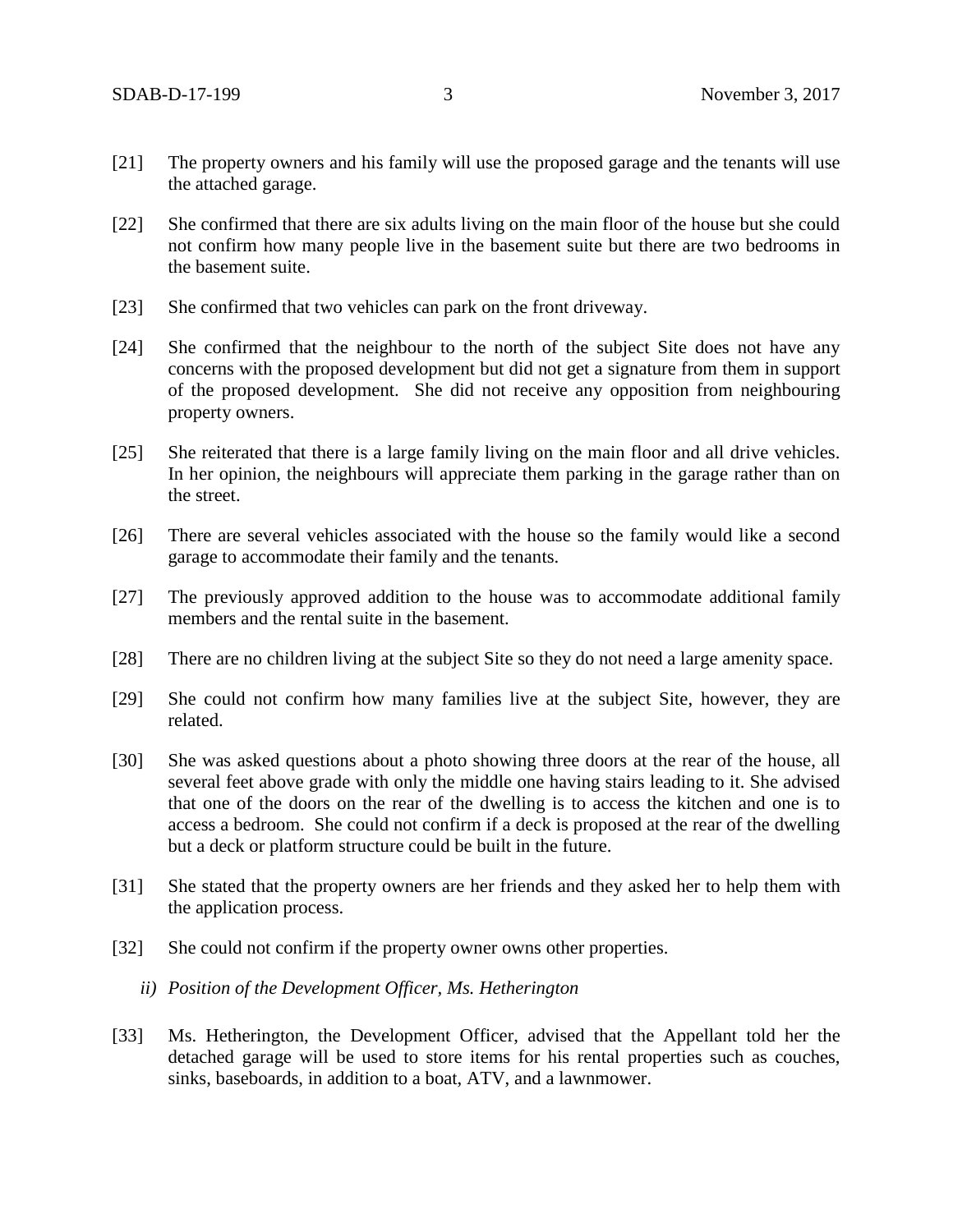- [34] With regard to Site Coverage, she stated that the calculation was based on the Site Plan submitted for this application. The Site Coverage is 34 percent for the existing Single Detached House with front attached garage. In two previous applications, the Site Coverage for the existing Single Detached House with attached garage was 37 percent.
- [35] When a Development Permit application is reviewed, Development Officers make their determinations based on the information provided to them on the Site Plan submitted for that application. After she made the decision on the proposed development, she found the two previous Development Permit applications. One was the refused garage in 2016 and one was the addition to the house. These previous applications both showed the Site Coverage for the house being 37 percent. If the house was built to what was approved, the total Site Coverage with the proposed garage would be 47 percent.
- [36] The variance in the Rear Setback for the approved addition to the house was previously approved.
- [37] With regard to the photographs showing the doors on the rear of the dwelling, she stated that if a deck were built that would need to be included in the Site Coverage because the deck would be more than one metre above grade. A deck or platform structure would need to be flush with the railing for the basement stairs. She could not confirm if a building permit had been issued for the house addition. She stated that only two of the doors were shown on the approved plans for the house addition.
- [38] A proposed deck was not shown on the Site Plan submitted with this application and she could not confirm if there is an application for a deck.
- [39] She did not speak to the Appellant regarding the size of garage that could be constructed on the subject Site. However, even a standard garage 24 feet by 26 feet would probably be over the total Site Coverage.
- [40] She could not confirm what information was provided with the previous Development Permit application.
- [41] The 3 percent difference may be included with the three doors on the rear of the dwelling.
- [42] A deck could be built but it would need to be included in this Development Permit application since it would need to be included in the Site Area.

*iii) Rebuttal of the Appellant*

- [43] Ms. Deane did not have anything to add in rebuttal.
- [44] In response to questions by the Board, she stated that there is a small step down from the kitchen door at the rear of the dwelling. She was not aware of the door leading to a bedroom until today.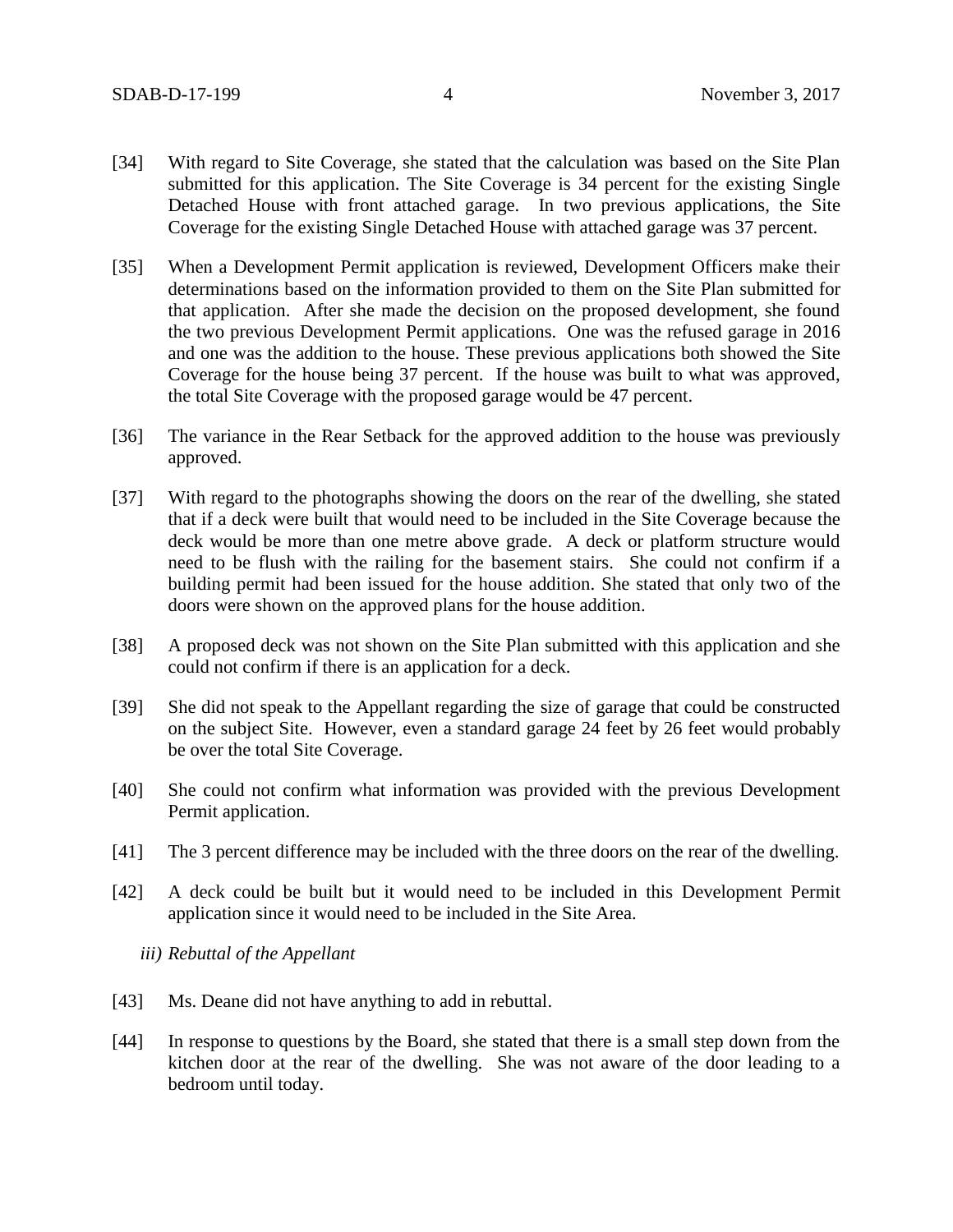- [45] In her opinion, all decks and verandas should be included with the proposed plans to build a house. In her opinion, the Site Coverage should have included a platform or deck for the existing rear doors.
- [46] She does not believe the Site Coverage calculation included a deck, it probably just included the proposed garage.
- [47] After the first application for a detached garage was refused, the property owner made adjustments to the plans to reduce the size and orientation of the garage but he still would like an oversized garage as proposed.

#### **Decision**

[48] The appeal is DENIED and the decision of the Development Authority is CONFIRMED. The development is REFUSED.

#### **Reasons for Decision**

- [49] The proposed detached garage is Accessory to a Permitted Use in the (RF1) Single Detached Residential Zone, meaning the proposed garage is itself a Permitted Use (Section 50.1(2) *Edmonton Zoning Bylaw*).
- [50] The only variance required for the proposed development relates to total Site Coverage. There was some question about the actual Site Coverage of the existing house on the property. Based on plans submitted for this application, the existing house with its attached garage covers 34 percent of the site. However, on the application to build the addition to the house in June 2016, the Site Coverage with the addition was 37 percent. In SDAB decision SDAB-D-01-254 it is clear that the development approved at that time included a large, above grade deck in the rear yard. Based on this, the Board concludes that the 37 percent Site Coverage included this rear deck.
- [51] The Board notes that a photo of the house as built shows that there are three doors at the rear of the house that are located several feet above grade. The middle door has stairs leading to it. The other two doors open onto empty space. The Board concludes that the rear deck approved in decision SDAB-D-01-254 has not yet been constructed. Because this rear deck has been approved, the Appellant could construct it at any time without the need to get another development permit. Accordingly, the Board is of the view that, in considering the instant application, it must make its decision on the basis that the Site Coverage of the house is 37 percent, not 34 percent. Accordingly, with the proposed detached garage, the total Site Coverage would be 47 percent.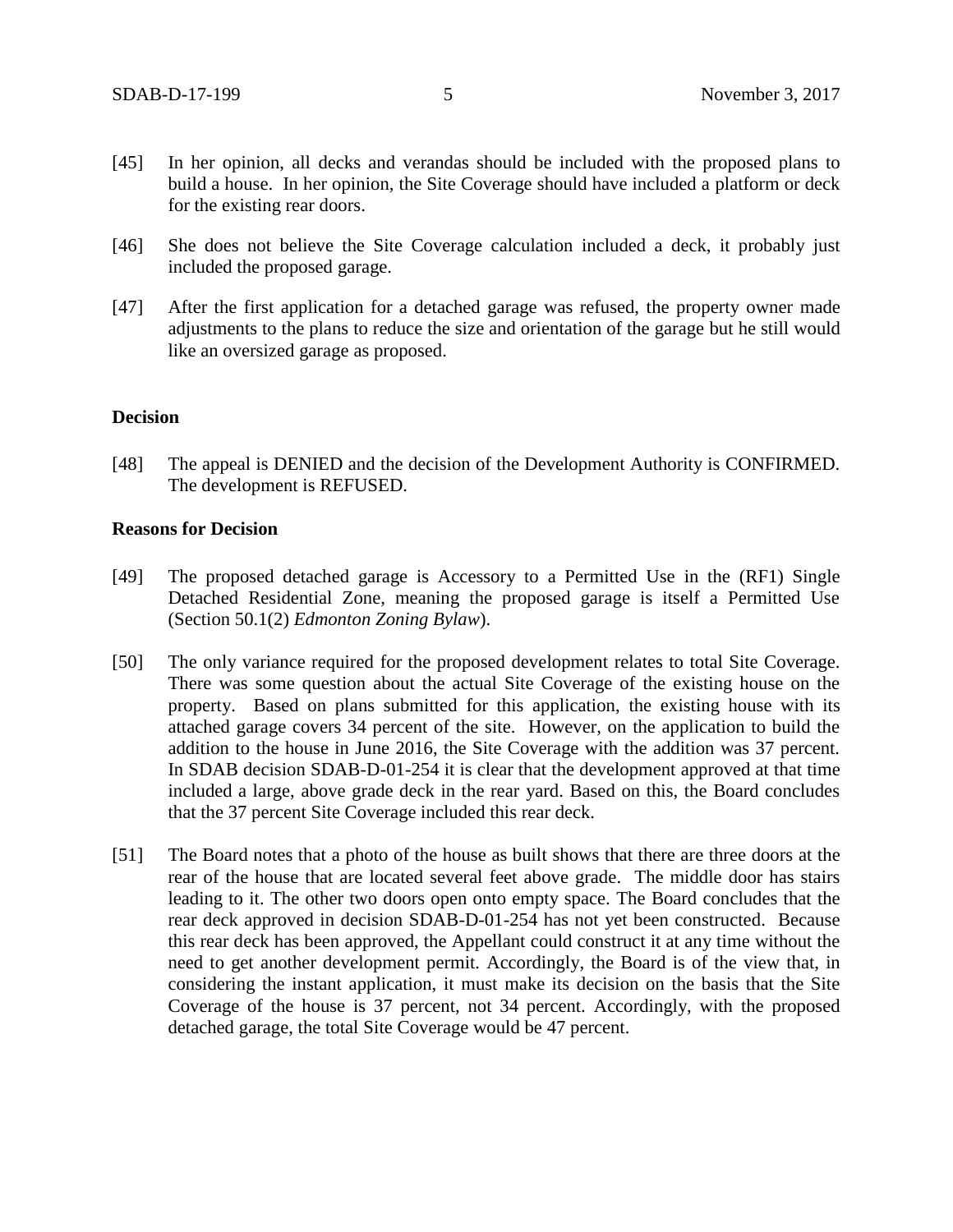- [52] The Board heard from the Development Officer that one of the doors on the rear on the existing house was not included in the original plans submitted for the rear addition, suggesting that an additional landing will be needed in the future. This will have the effect of increasing the total Site Coverage.
- [53] The Board acknowledges receipt of the community consultation conducted by the Appellant providing several signatures of support for the proposed development, including from the Glenwood Community League. The Board also acknowledges that there is a site about one block south of the proposed development that has both an attached garage and a detached garage.
- [54] However, the Board is of the view that the total Site Coverage of 47 percent with the proposed detached garage would be excessive. When the addition to the house was approved in 2016, it was close to the maximum allowable Site Coverage of 40 percent. A total Site Coverage of 47 percent would create a massing effect that would have an adverse effect on adjoining properties.
- [55] Further, the proposed detached garage on a site that has a house with an attached garage is uncharacteristic of the neighbourhood. Although there is a similar development about one block to the south, no evidence was submitted to the Board to show that that development is in excess of maximum total Site Coverage.
- [56] The Board also notes there is already sufficient onsite parking provided by the attached garage for both the Principal residence and Secondary Suite. Plus, as evident from photos submitted, there is now a large concrete pad in the rear yard to accommodate additional parking.
- [57] Based on the above, the Board is of the opinion the proposed development would materially interfere with or affect the use and enjoyment of neighbouring parcels of land.

funny

Mr. M. Young, Presiding Officer Subdivision and Development Appeal Board

Board Members in Attenance Ms. P. Jones; Ms. S. LaPerle; Mr. A. Peterson; Mr. R. Hobson

CC: City of Edmonton, Sustainable Development, Attn: Attn: Ms. Hetherington / Mr. Wen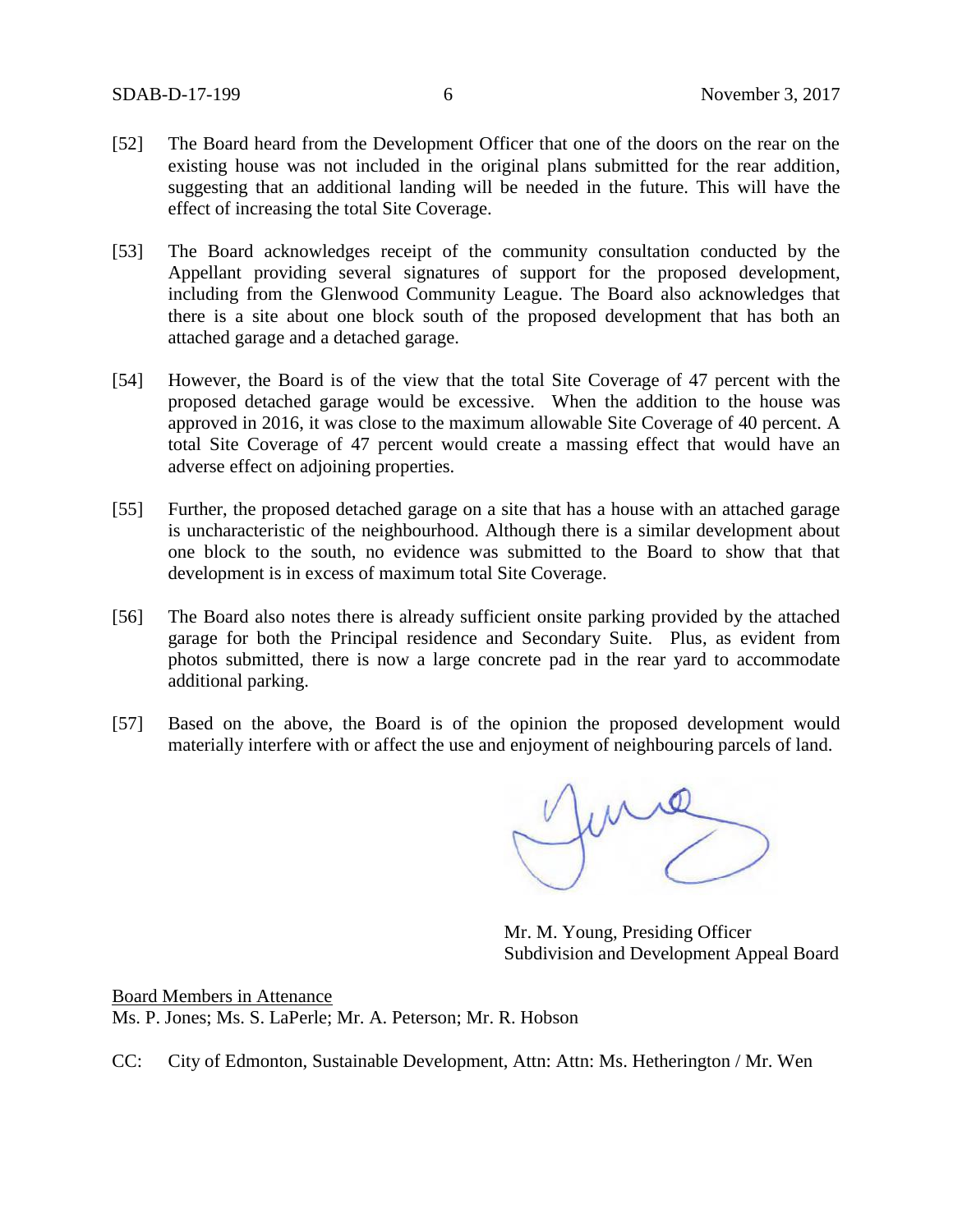## **Important Information for the Applicant/Appellant**

- 1. This decision may be appealed to the Alberta Court of Appeal on a question of law or jurisdiction under Section 688 of the *Municipal Government Act*, RSA 2000, c M-26. If the Subdivision and Development Appeal Board is served with notice of an application for leave to appeal its decision, such notice shall operate to suspend the Development Permit.
- 2. When a decision on a Development Permit application has been rendered by the Subdivision and Development Appeal Board, the enforcement of that decision is carried out by the Sustainable Development Department, located on the 2nd Floor, Edmonton Tower, 10111 – 104 Avenue NW, Edmonton, AB T5J 0J4.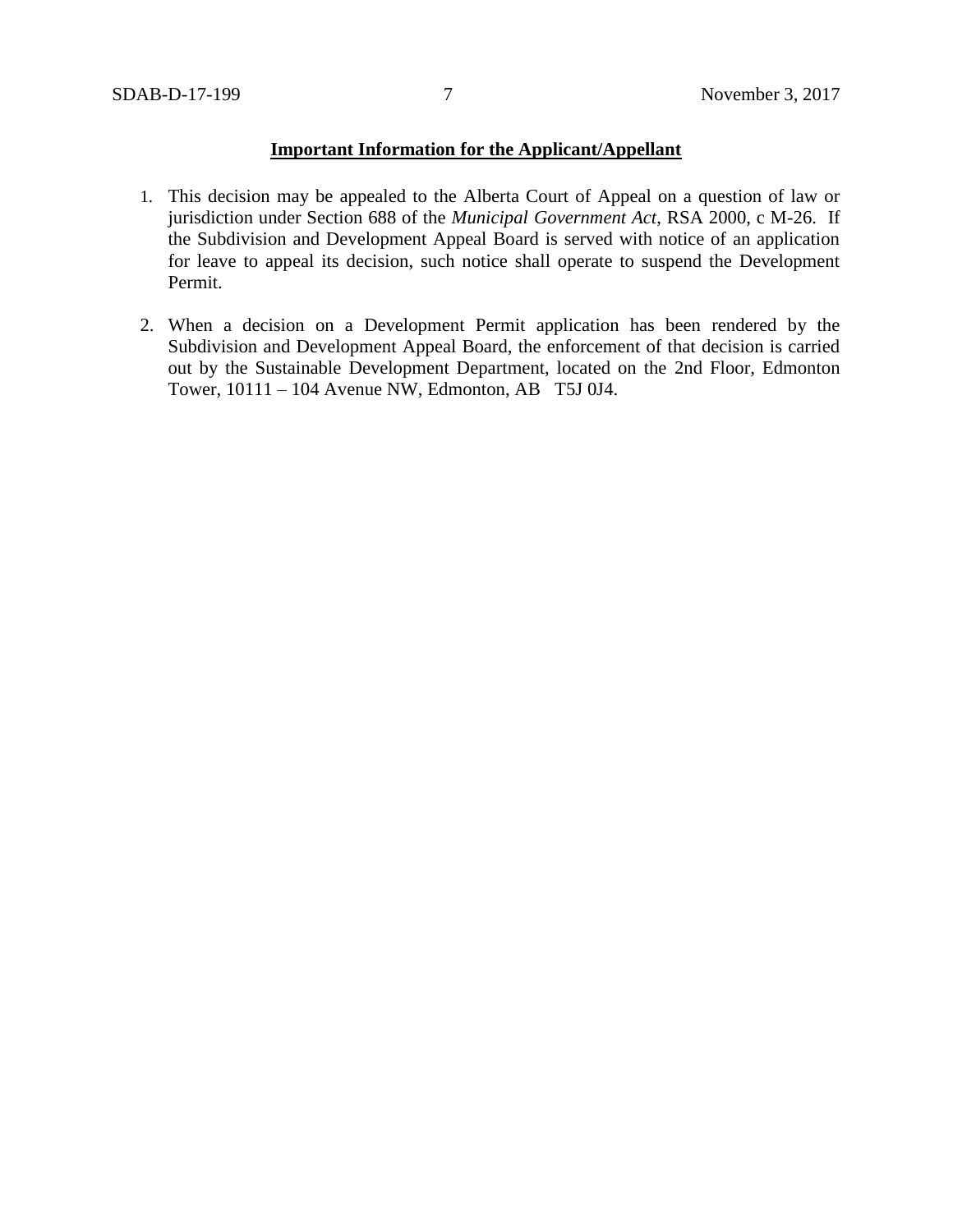

Date: November 3, 2017 Project Number: 258181585-001 File Number: SDAB-D-17-200

# **Notice of Decision**

[7] On October 26, 2017, the Subdivision and Development Appeal Board (the "Board") heard an appeal that was filed on **October 3, 2017**. The appeal concerned the decision of the Development Authority, issued on September 13, 2017, to approve the following development:

# **Convert a Single Detached House to a Lodging House (6 residents).**

- [8] The subject property is on Plan I23A Blk 164 Lot 2, located at 11008 85 Avenue NW, within the (RF6) Medium Density Multiple Family Zone. The Medium Scale Residential Infill Overlay and the Garneau Area Redevelopment Plan apply to the subject property.
- [9] The following documents were received prior to the hearing and form part of the record:
	- A copy of the Development Permit application with attachments, proposed plans, and the approved Development Permit;
	- The Development Officer's written submission;
	- The Appellant's written submissions;
	- The Respondent's written submissions; and
	- A submission from an affected property owner in opposition to the proposed development.

## **Preliminary Matters**

- [10] At the outset of the appeal hearing, the Presiding Officer confirmed with the parties in attendance that there was no opposition to the composition of the panel.
- [11] The Presiding Officer outlined how the hearing would be conducted, including the order of appearance of parties, and no opposition was noted.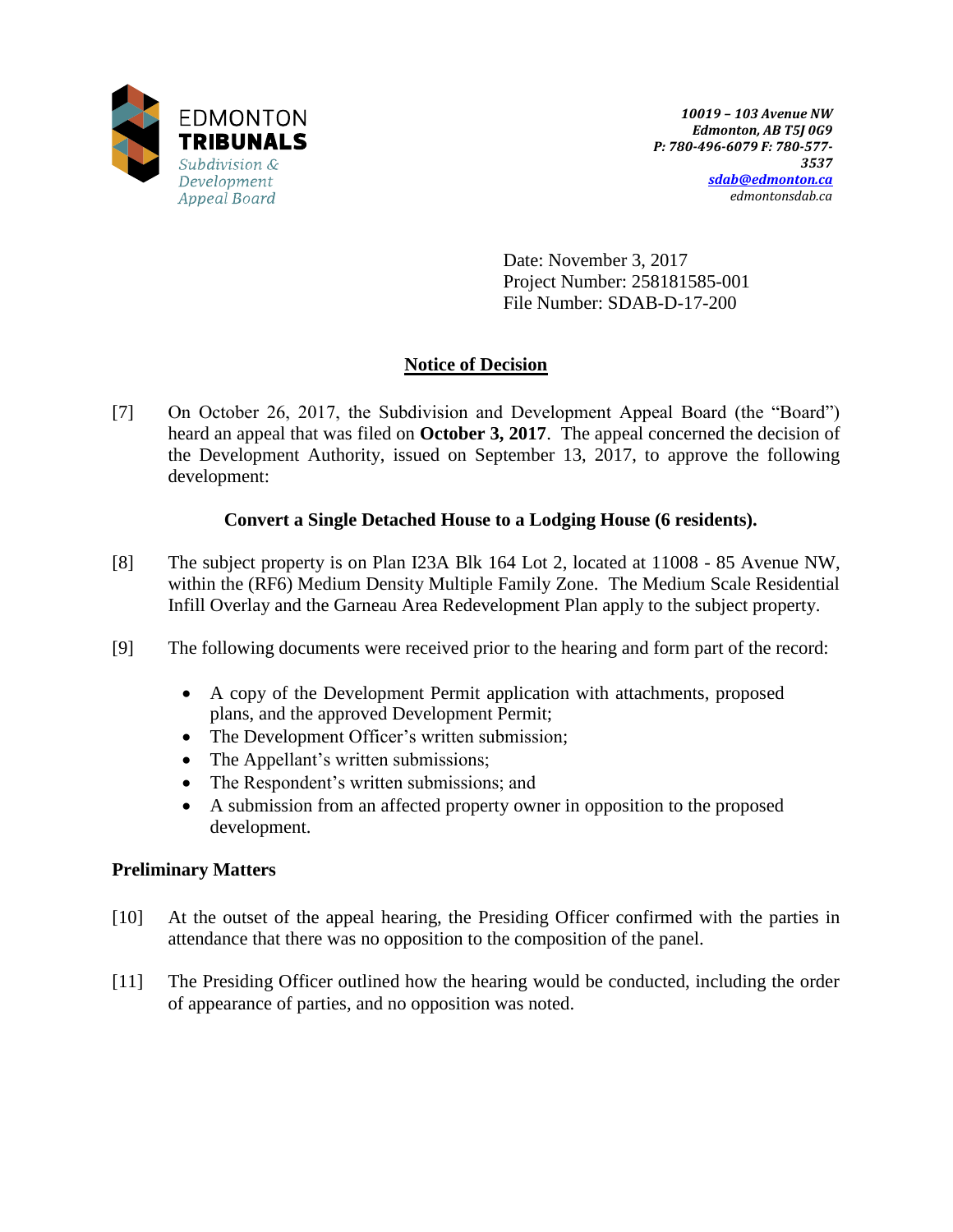[12] The appeal was filed on time, in accordance with section 686 of the *Municipal Government Act*, RSA 2000, c M-26.

#### **Summary of Hearing**

- *i) Position of the Appellants, Ms. G. Wiebe, who was accompanied by Mr. L. Wiebe*
- [13] Mr. and Mrs. Wiebe have lived in the neighbourhood for 27 years.
- [14] They do not want to see the neighbourhood transition from a livable area to allowing Lodging Housing.
- [15] They referred to a map to show medium and high density developments in the area. Higher density developments such as lodging housing, fraternities and multiple residential housing are an issue. There is more than one fraternity in the neighbourhood.
- [16] There are several houses on their block with families and young children. Some families own the properties and some are rental properties.
- [17] Parking is a concern in the area as parking is only allowed on one side of the street. Some individuals also rent parking spaces to non residents.
- [18] In their opinion, there is no shortage of good affordable student housing in the neighourhood.
- [19] They indicated that the *Edmonton Zoning Bylaw* (the "*Bylaw*") is clear and the regulations should be followed. The Presiding Officer asked the Appellants to specify which zoning regulations they felt were not complied with.
- [20] Mr. and Mrs. Wiebe stated that there is an excess in the number of high density developments allowed in the neighbourhood.
- [21] The Presiding Officer pointed out that Lodging Houses are a discretionary use in this Zone and that Section 96.2(b) of the *Bylaw* states that one of the Threshold Purposes relating to Special Residential Facilities, such as Lodging Houses, is to ensure that Special Residential Facilities are available in all neighbourhoods.
- [22] Mr. and Mrs. Wiebe referred to their submission to show that the Appellants are advertising to rent out the parking onsite to people other than tenants. They felt there should be one parking spot for each of the six tenants. In their opinion, six residents in the Lodging House would be the same as six families living in a dwelling. The Board referred to Section 54.2 Schedule 1 which states that, for a Lodging House, the parking requirement is one space per two sleeping units, meaning that this Lodging House requires three onsite parking spaces.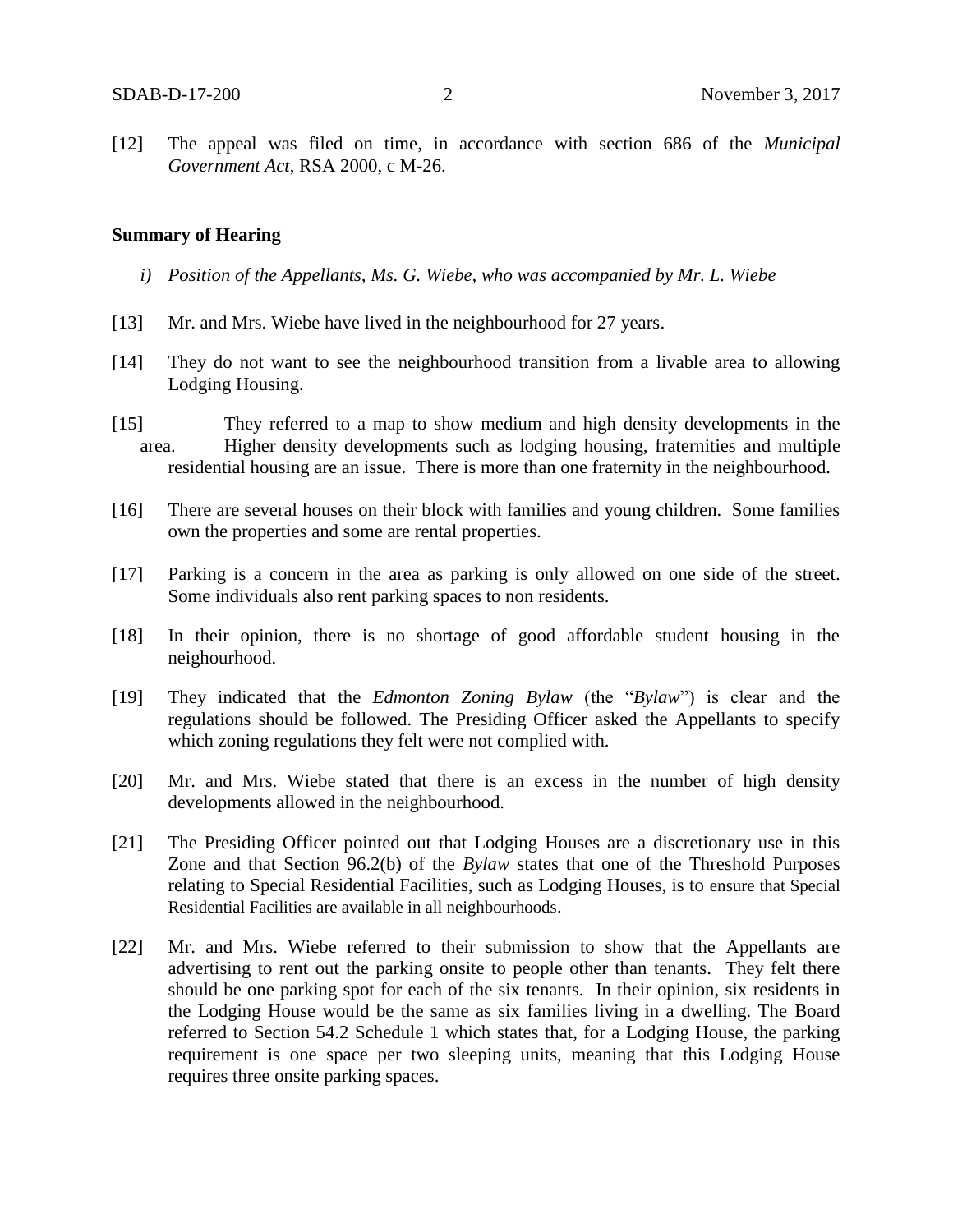- [23] Mr. Wiebe stated that if there are two families living in a Semi-detached House, they are required two on-site parking spaces. Therefore, if there are six residents living in the Lodging House there should be six on-site parking spaces.
- [24] Their main concern is parking in the area.

### *ii) Position of Affected Property Owners in Support of the Appellants*

#### Ms. K. Bruce-Kavanagh

- [19] Ms. Bruce-Kavanaugh stated that, although she is a member of the Garneau Community League Planning Committee, she is speaking for herself.
- [20] She referred to Section 96.3 of the *Bylaw,* which limits the number of Special Residential Facilities—such as fraternities, sororities and Lodging Houses—in a neighbourhood. She felt the proposed development would contravene these regulations.
- [21] Section 96.3(b)(i) allows a maximum of two such facilities on a single block. The proposed development is located adjacent to a fraternity. It was not the intention of City Council that two such facilities should be located side by side. Also, there is another fraternity across the street.
- [22] She referred to TAB 2 of her submission to show photographs and a map of the houses along 85 Avenue.
- [23] She referred to Section 96.5 of the *Bylaw* that requires the Development Officer to maintain a register of all approved Special Residential Facilities. She questioned the accuracy of the register.
- [24] She referred to the Garneau Area Redevelopment Plan (the "ARP"), Schedule O which shows three fraternity houses along 85 Avenue. She stated that the third unit has not existed for many years. When questioned, she stated she was unaware of any such facilities that were currently in existence in the neighbourhood that were not shown.
- [25] The floor plans of the Lodging House show that there are six bedrooms which could accommodate two people in each room.
- [26] She referred to section 96(2)(c) of the *Bylaw* to show that the proposed Lodging House is in contravention of City Council's direction regarding the concentration of special residential facilities. In her opinion, it is City Council's intention that there can be two on a block only if they are separated by other houses.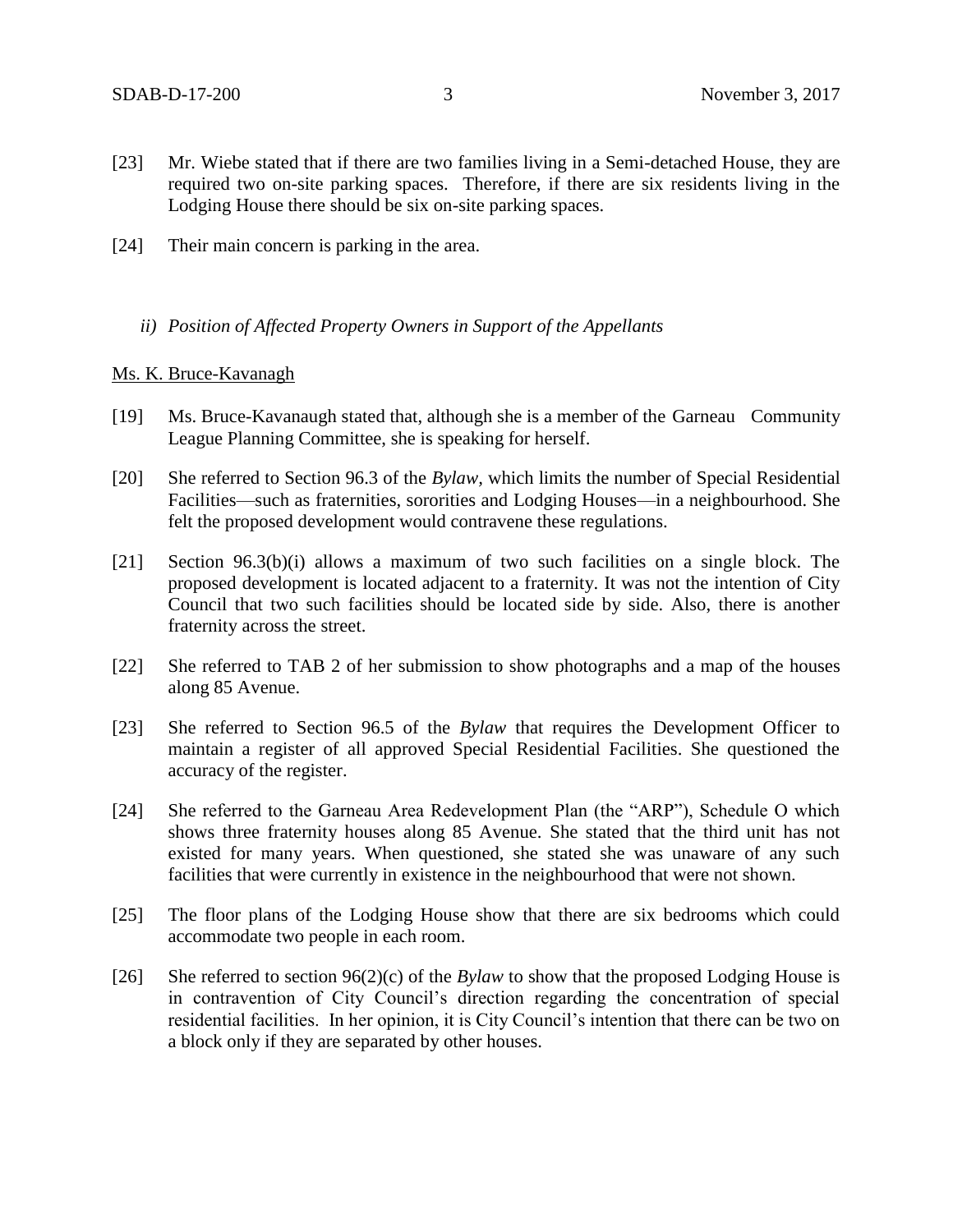- *iii) Position of the Development Officer, Mr. B. Langille*
- [27] The Development Authority provided a written submission and did not attend the hearing.
	- *iv) Position of the Respondent, Ms. J. (Jacqueline) Goudreau, who was accompanied by Mr. P. Jarvis*
- [28] Ms. Goudreau purchased the subject property in 2009 and raised her family in the University area.
- [29] Out of the six residents currently in the building, one student may have a vehicle. The residents are a combination of mature adults and students. The residents are quiet and do not disturb the neighbours.
- [30] She has been renting one parking space on her property to someone in the neighbourhood for two years but they do not park there after 5:30 p.m. If the proposed development is approved, she will give that person notice that parking is no longer allowed.
- [31] She referred to signatures in her submission to show support from neighbouring property owners for the proposed development.
- [32] She has an arrangement with the fraternity next door that allows her tenants to park on their site as those parking spaces are usually empty.
- [33] She referred to the Kijiji advertisement in the Appellant's submission. She stated that her son made the advertisement and he was unaware of the parking requirements under the *Bylaw*.
- [34] Mr. Jarvis indicated that he does maintenance at the subject property and is involved with day to day operations of the Lodging House with Ms. J. (Joan) Goudreau, who manages the tenants.
- [35] There is a small common area for the tenants so they are unable to have parties.
- [36] Mr. Jarvis agreed that street parking can be an issue in the neighbourhood.
- [37] They do not rent to friends of the tenants to control additional people wanting to visit the property.
- [38] In response to questions by the Board, they stated that there will be a maximum of six tenants and they are prohibited from having roomates.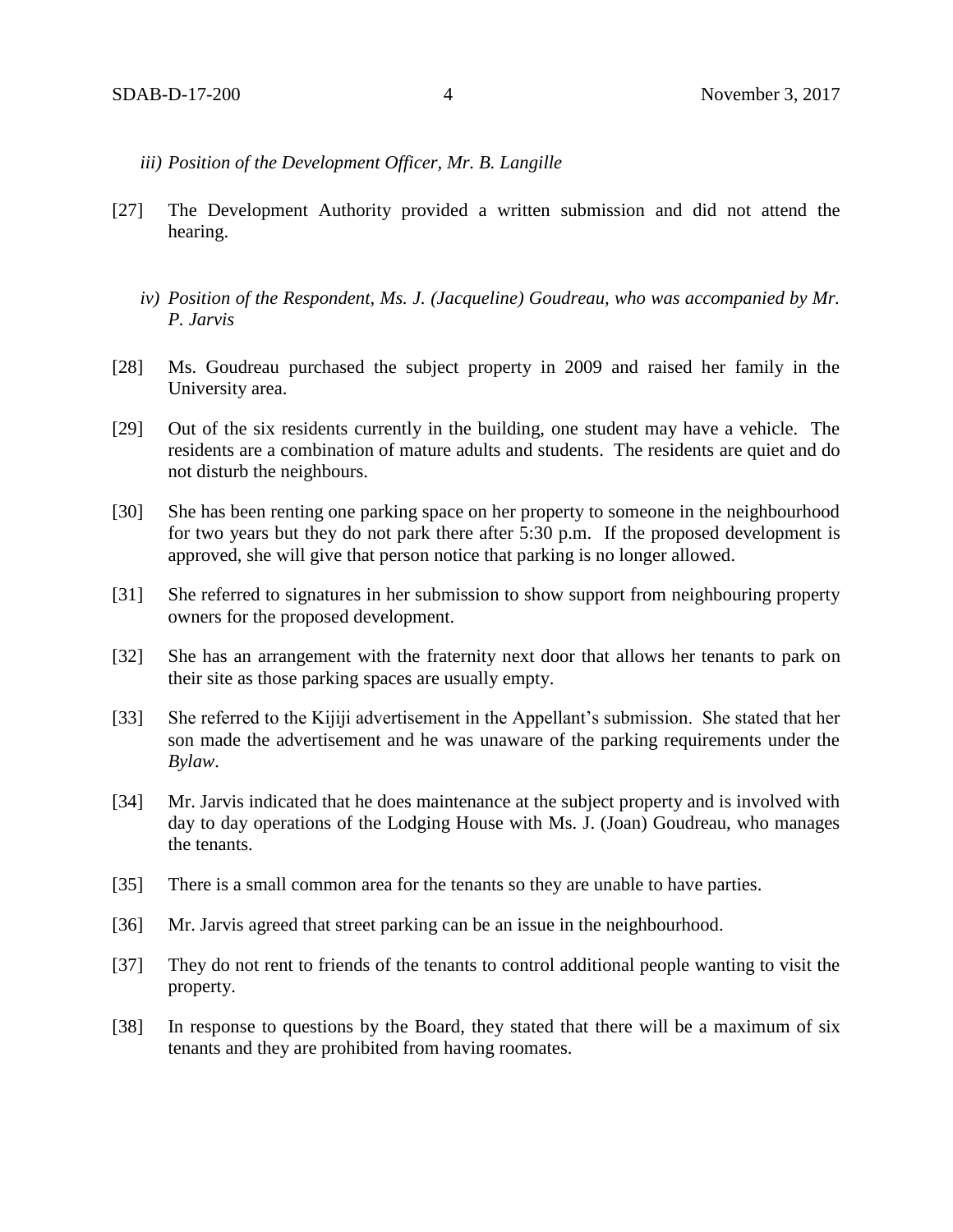- [39] The three parking spaces on the subject site will be available for those six tenants.
- [40] There are two bedrooms in the basement but one is used for their office.
	- *v) Position of Affected Property Owners in Support of the Respondent*

#### Ms. J. (Joan) Goudreau

- [41] Ms. Goudreau does not live in the neighbourhood but is the manager of the Lodging House.
- [42] The Lodging House is well run and not over crowded.
- [43] They have a specific process when selecting students to rent a room.
- [44] In the summer months, they reduce the number of tenants to three.
- [45] The number of tenants can vary but there have never been more than six tenants in the last five years.
- [46] They have not received any complaints from neighbours.
- [47] The property has been used as a Lodging House for about five years.

#### Ms. L. Macphail

- [48] Ms. Macphail lives in an adjacent Sorority House.
- [49] She is in support of the Lodging House and feels that it does not contravene the *Bylaw*.
- [50] She agreed that parking is an issue in the area but individuals are able to obtain a street parking permit from the City.
- [51] The Fraternity Houses in the area are quiet and do not have parties.
- [52] She stated that out of 12 residents in her Sorority House, eight of them have vehicles. Seven residents park on the property and one resident has a parking permit and parks on the street.
- [53] The sorority has meetings every Monday. Most members are on campus and either walk or take public transit to the meetings. Parking in the area is allowed after 6:00 p.m.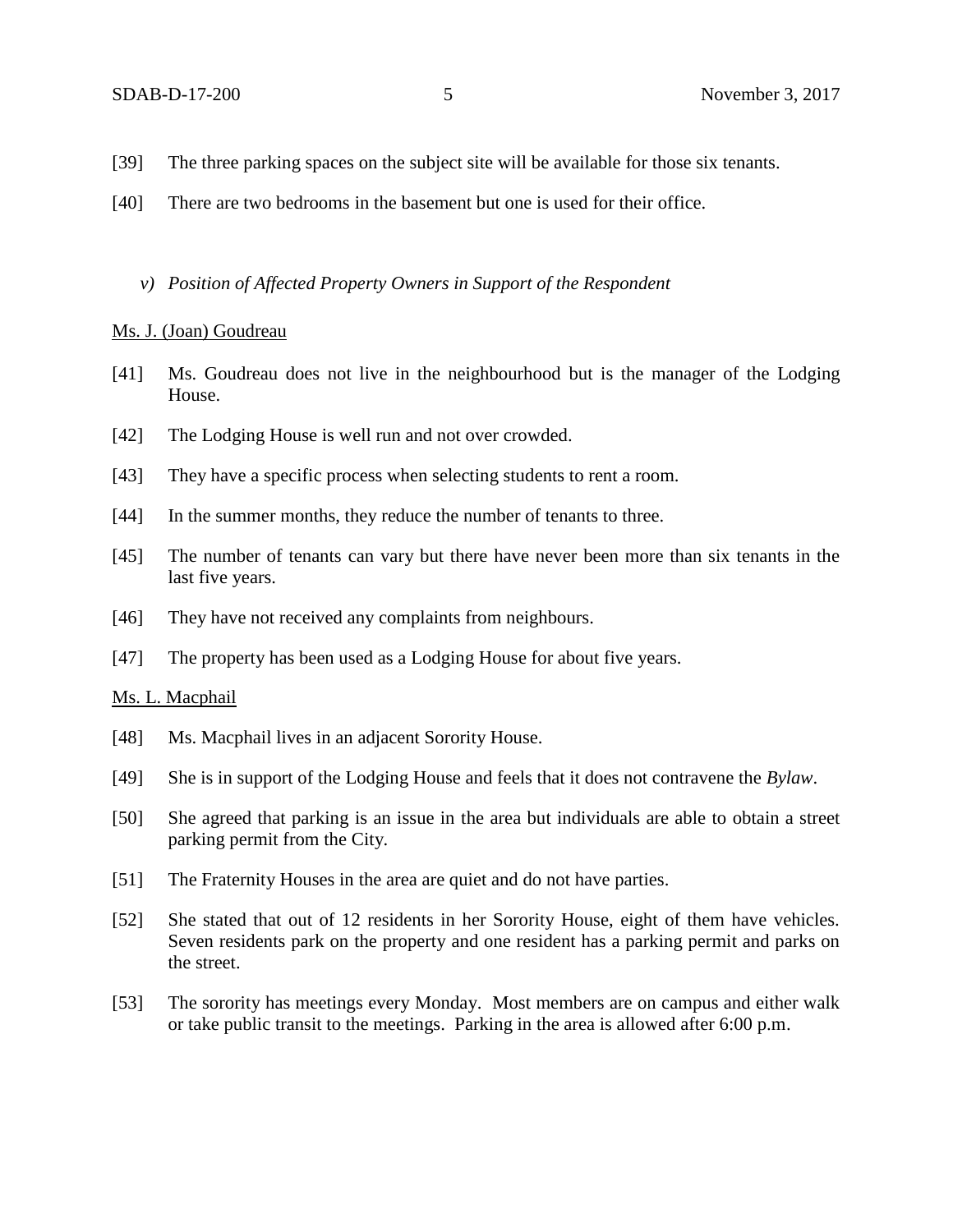## Mr. L. Hauer

- [54] Mr. Hauer resides southeast of the subject site outside the 60-metre notification radius but is within the Garneau neighbourhood.
- [55] He is in support of the proposed development.
- [56] He has a property and has rented four units to students for 17 years with no issues or complaints.
- [57] Parking is always an issue in the neighbourhood but tenants can use public transportation.
- [58] Any noise complaints could result in a breach of the tenant's contract.

### *vi) Rebuttal of the Appellants*

[59] Mr. Wiebe referred to the Development Officer's written submission and questioned some of the information in the submission, specifically policy G.1 of the ARP that states:

> Future residential development in Garneau will, **where possible** [emphasis added], provide for a mix of unit types as defined by size, amenity space, and access and Family Oriented Housing will be especially encouraged.

[60] In his opinion, this is a Single Family Dwelling and a Lodging House contravenes this policy.

#### **Decision**

- [61] The appeal is **DENIED** and the decision of the Development Authority is **VARIED**. The development is **GRANTED** as approved by the Development Authority with the following additional conditions:
	- 1. At any given time there shall be no more than six individuals residing in the Lodging House.
	- 2. At all times there must be three on-site parking spaces available for the use of the residents.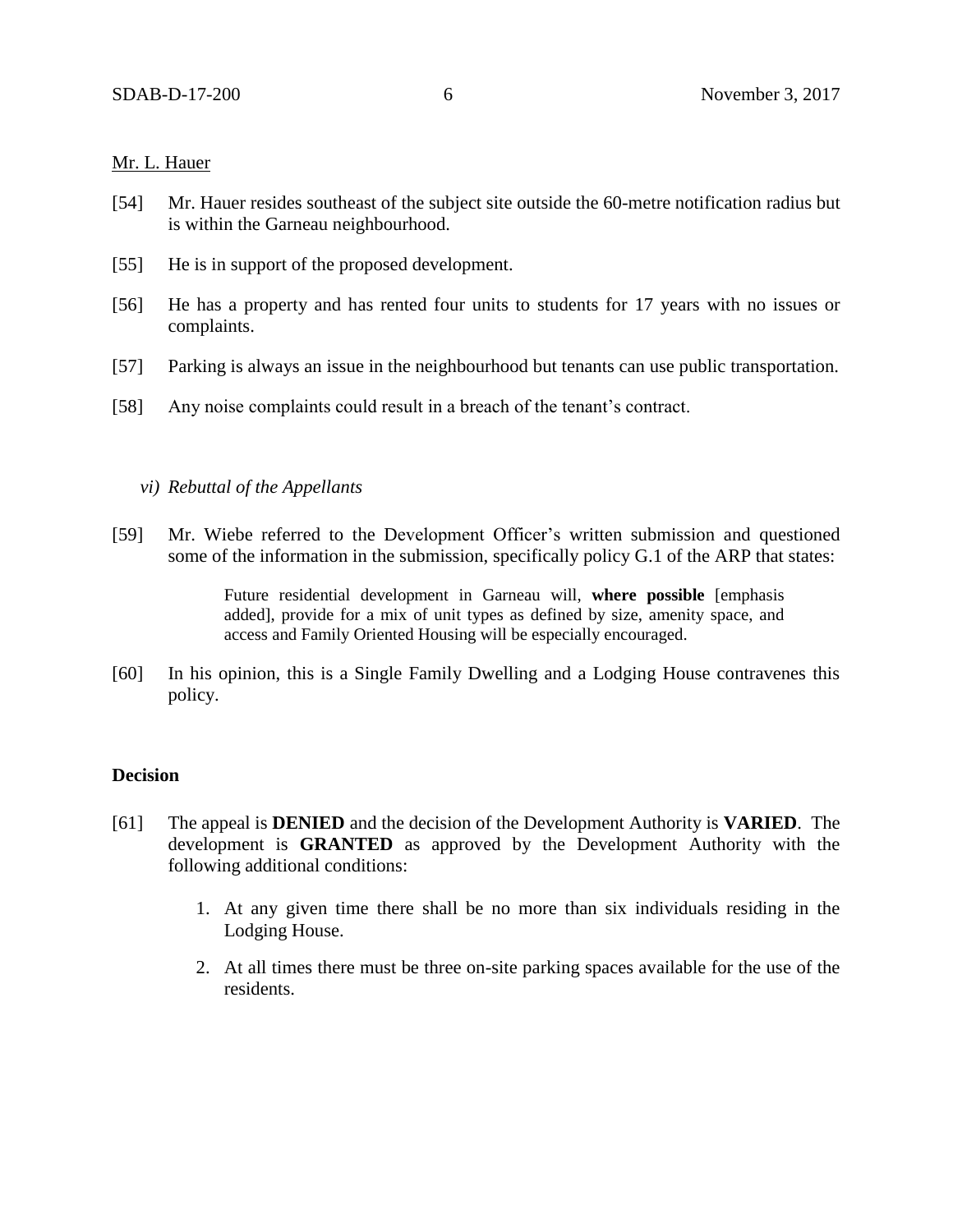As well, the following condition is removed:

5. For the purpose of applying these regulations the Development Officer shall maintain a register of all approved Special Residential Facilities. The register shall include the address of the facility, maximum occupancy of the facility, and any other necessary information (Reference Section 96.5).

### **Reasons for Decision**

- [62] The proposed development, a Lodging House, is a Discretionary Use in the (RF6) Medium Density Multiple Family Zone.
- [63] The Board is satisfied that the proposed development meets all of the regulations in the *Edmonton Zoning Bylaw* (the "*Bylaw*") including the threshold requirements for Lodging Housing set out in Section 96. No variances are required.
- [64] Section 96.3(a) states that a maximum of three Special Residential Facilities (which include Fraternity and Sorority Housing and Lodging Houses) per 1000 persons shall be allowed in any neighbourhood. The Board accepts the Development Officer's evidence that there could be up to 29 such facilities in this neighbourhood. He determined that there are only eight currently.
- [65] Although Ms. Bruce-Kavanagh felt the register of such facilities used by the Development Officer may not be accurate, she was unable to identify any such approved facilities in the neighbourhood that had not been included in the Development Officer's calculations.
- [66] Section 96.3(b) states:
	- b. When determining the threshold for the number of Special Residential Facilities by Use per block.
		- i. a maximum of 2 Special Residential Facilities shall be allowed on a single block in a residential Zone;
		- ii. a maximum block length of [150 m](javascript:void(0);) measured from the nearest intersection shall be used to determine this threshold.
- [67] There is only one other Special Residential Facility on the same block as the proposed development. It is located immediately next door to the east. Although Ms. Bruce-Kavanagh felt that the intent of Section 96(3)(b) was that such facilities should not be allowed side by side, this is not what the regulation states.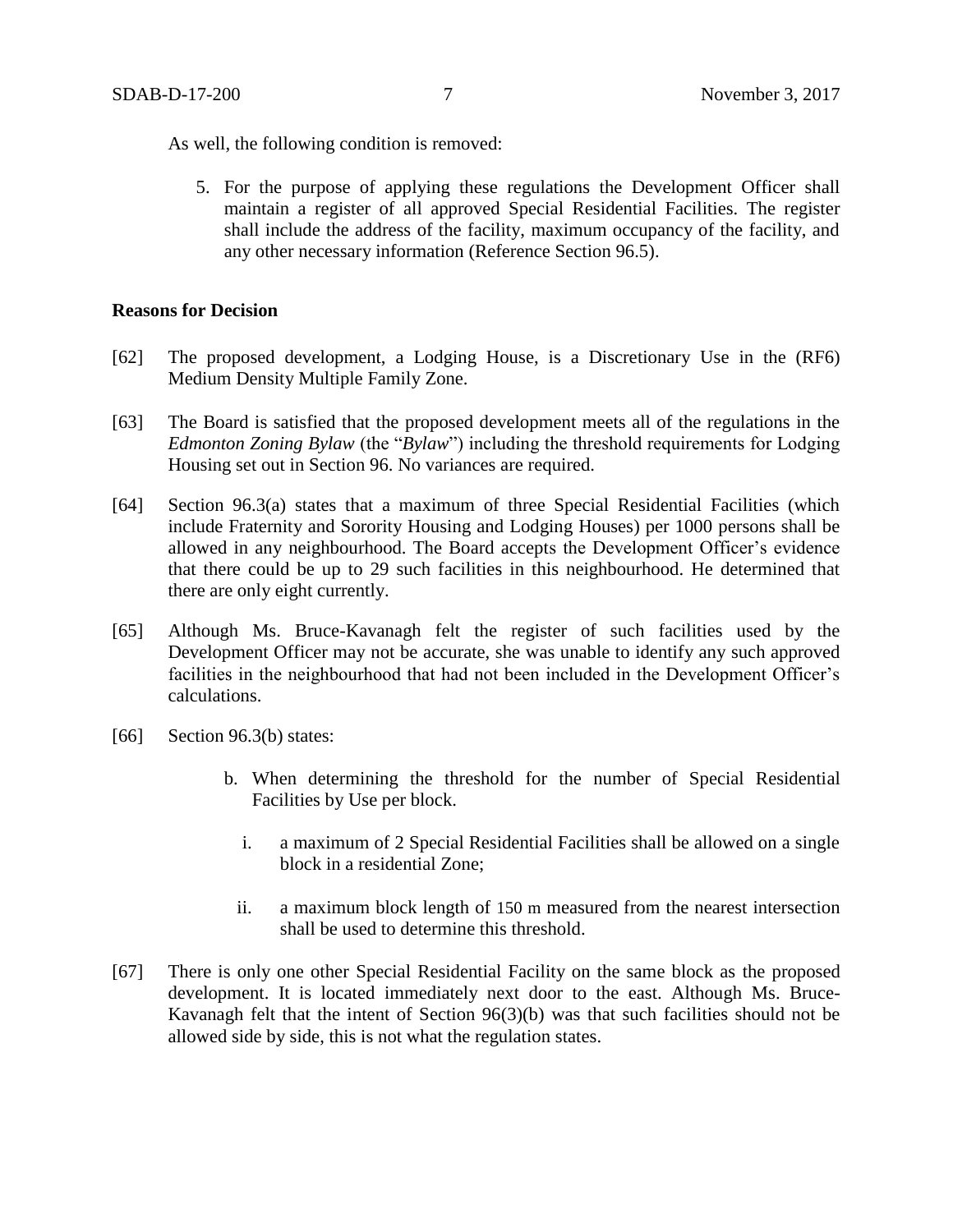- [68] Ms. Bruce-Kavanagh was also of the view that the Fraternity House on 85 Avenue on the other side of 110 Street should also be included in determining the number of such facilities on this block. However, Section 96(3)(b)(ii) makes it clear that blocks do not extend across intersections. The Board is satisfied that the regulations set out in Section 96(3)(b) have been met.
- [69] The Board is also satisfied that the regulations set out in section 96(3)(c) have been met as there is only one Special Residential Facility on the opposite block face that has 12 residents, which is the maximum number of individuals allowed by the regulation.
- [70] With respect to the concerns raised with respect to parking, the Board is of view that by making it a condition that the proposed development requires three on-site parking spaces that are to be available at all times to the residents of the Lodging House, will alleviate any parking concerns related to this development.
- [71] Some of the property owners opposed to the proposed development referred to the Garneau Area Redevelopment Plan (the "ARP") and its emphasis on family oriented housing. They were of the view that a Lodging House was not "family oriented".
- [72] However, the ARP also states that a wide range of housing types should be provided (Policy G.1 (page 11) and Policy 1.6a (page 55)). The proposed development will meet this objective.
- [73] Further, the site is zoned RF6 Medium Density Multiple Family Zone where the general purpose is "to provide for medium density housing, where some units may not be at Grade" (Section 170.1 *Edmonton Zoning Bylaw*). In Sub-Area 1 of the ARP, where the site is located, the land uses encouraged are Row Housing and Stacked Row Housing. The physical constraints of the site do not allow for the land uses encouraged in the Zone and the ARP.
- [74] Given this situation, the Board is of the opinion that allowing the discretionary change of use to Lodging House, which does not require the existing structure to be demolished, is a reasonable way to fulfill the objectives of the ARP and the RF6 Zone.
- [75] The Board heard that the proposed development has been in operation as a Lodging House with six residents for approximately five years without a development permit. Apparently in that period of time that there have been no complaints related to its operation as a Lodging House. This indicates that the development is reasonably compatible with the surrounding neighbourhood.
- [76] Based on the above, the Board is of the opinion that the proposed development with the additional conditions should be approved.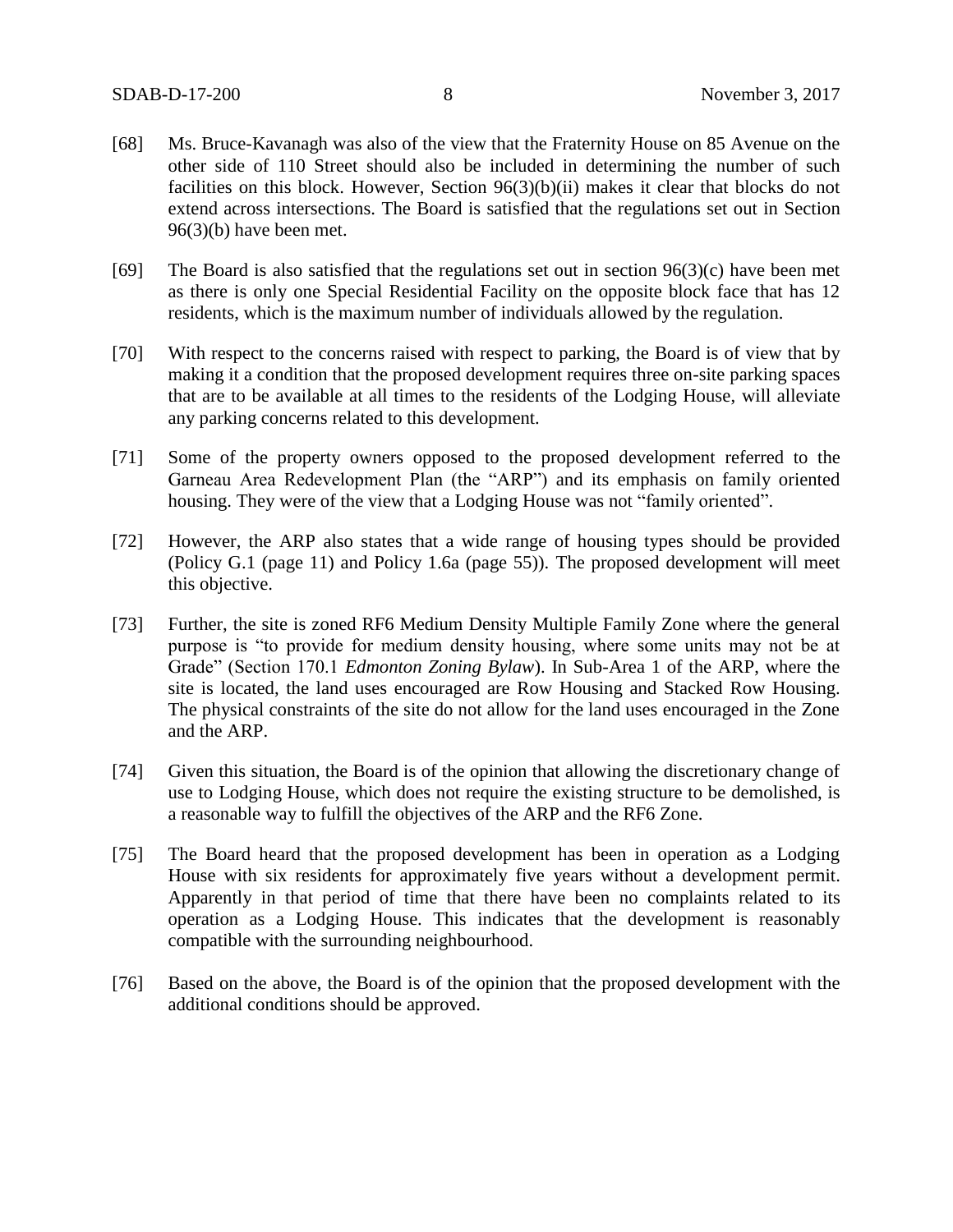[77] The Board removed the Development Officer's Condition 5 because that condition did not relate to something that was in the control of or the responsibility of the Respondent. Accordingly, the Development Officer was in error in putting this condition in the Development Permit.

June

Mr. M. Young, Presiding Officer Subdivision and Development Appeal Board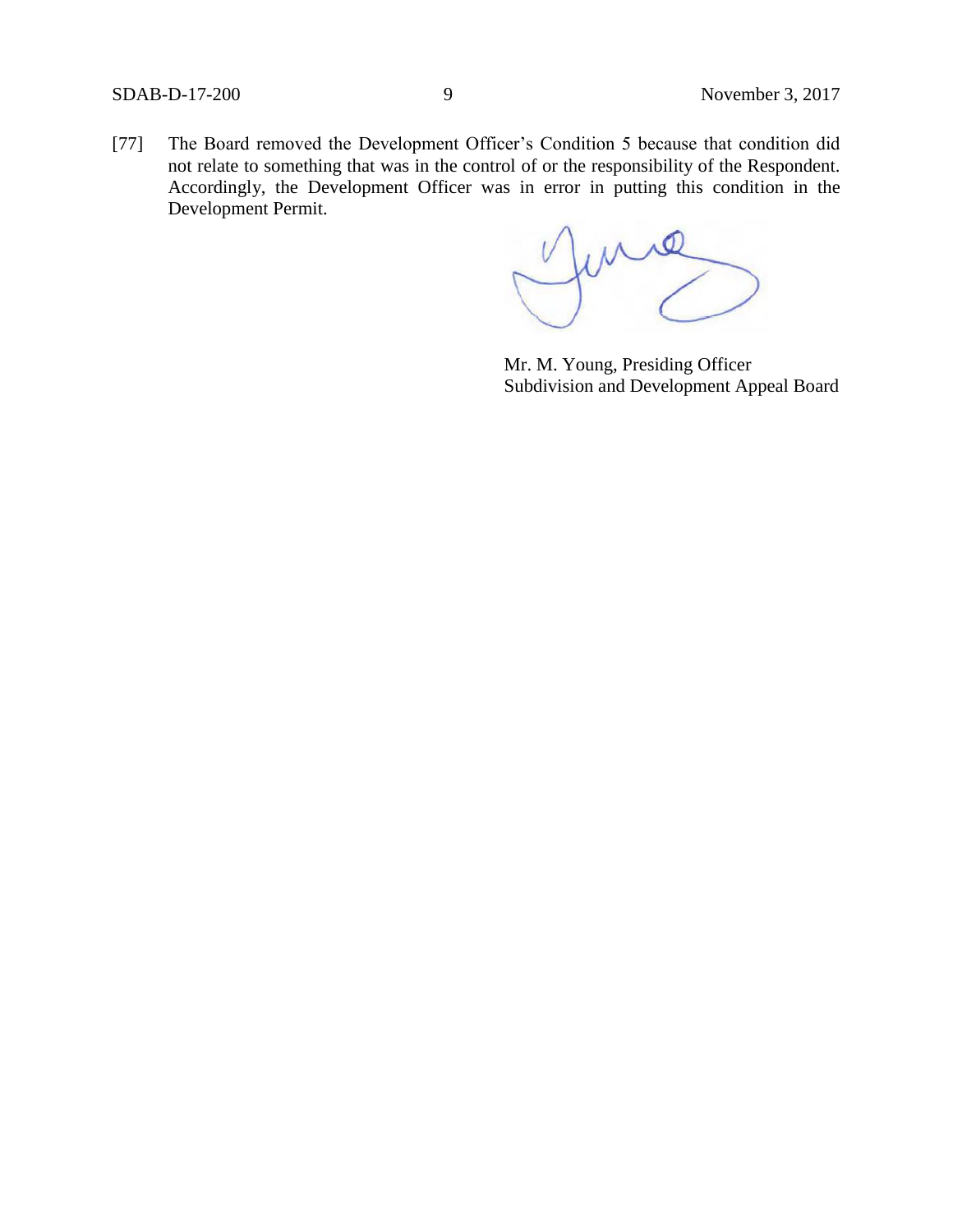## **Important Information for the Applicant/Appellant**

- 3. This is not a Building Permit. A Building Permit must be obtained separately from the Sustainable Development Department, located on the 2nd Floor, Edmonton Tower, 10111 – 104 Avenue NW, Edmonton, AB T5J 0J4.
- 4. Obtaining a Development Permit does not relieve you from complying with:
	- a) the requirements of the *Edmonton Zoning Bylaw*, insofar as those requirements have not been relaxed or varied by a decision of the Subdivision and Development Appeal Board,
	- b) the requirements of the *Alberta Safety Codes Act*,
	- c) the *Alberta Regulation 204/207 – Safety Codes Act – Permit Regulation*,
	- d) the requirements of any other appropriate federal, provincial or municipal legislation,
	- e) the conditions of any caveat, covenant, easement or other instrument affecting a building or land.
- 5. When an application for a Development Permit has been approved by the Subdivision and Development Appeal Board, it shall not be valid unless and until any conditions of approval, save those of a continuing nature, have been fulfilled.
- 6. A Development Permit will expire in accordance to the provisions of section 22 of the *Edmonton Zoning Bylaw, Bylaw 12800*, as amended.
- 7. This decision may be appealed to the Alberta Court of Appeal on a question of law or jurisdiction under section 688 of the *Municipal Government Act*, RSA 2000, c M-26. If the Subdivision and Development Appeal Board is served with notice of an application for leave to appeal its decision, such notice shall operate to suspend the Development Permit.
- 8. When a decision on a Development Permit application has been rendered by the Subdivision and Development Appeal Board, the enforcement of that decision is carried out by the Sustainable Development Department, located on the 2nd Floor, Edmonton Tower, 10111 – 104 Avenue NW, Edmonton, AB T5J 0J4.

*NOTE: The City of Edmonton does not conduct independent environmental checks of land within the City. If you are concerned about the stability of this property for any purpose, you should conduct your own tests and reviews. The City of Edmonton, when issuing a development permit, makes no representations and offers no warranties as to the suitability of the property for any purpose or as to the presence or absence of any environmental contaminants on the property.*